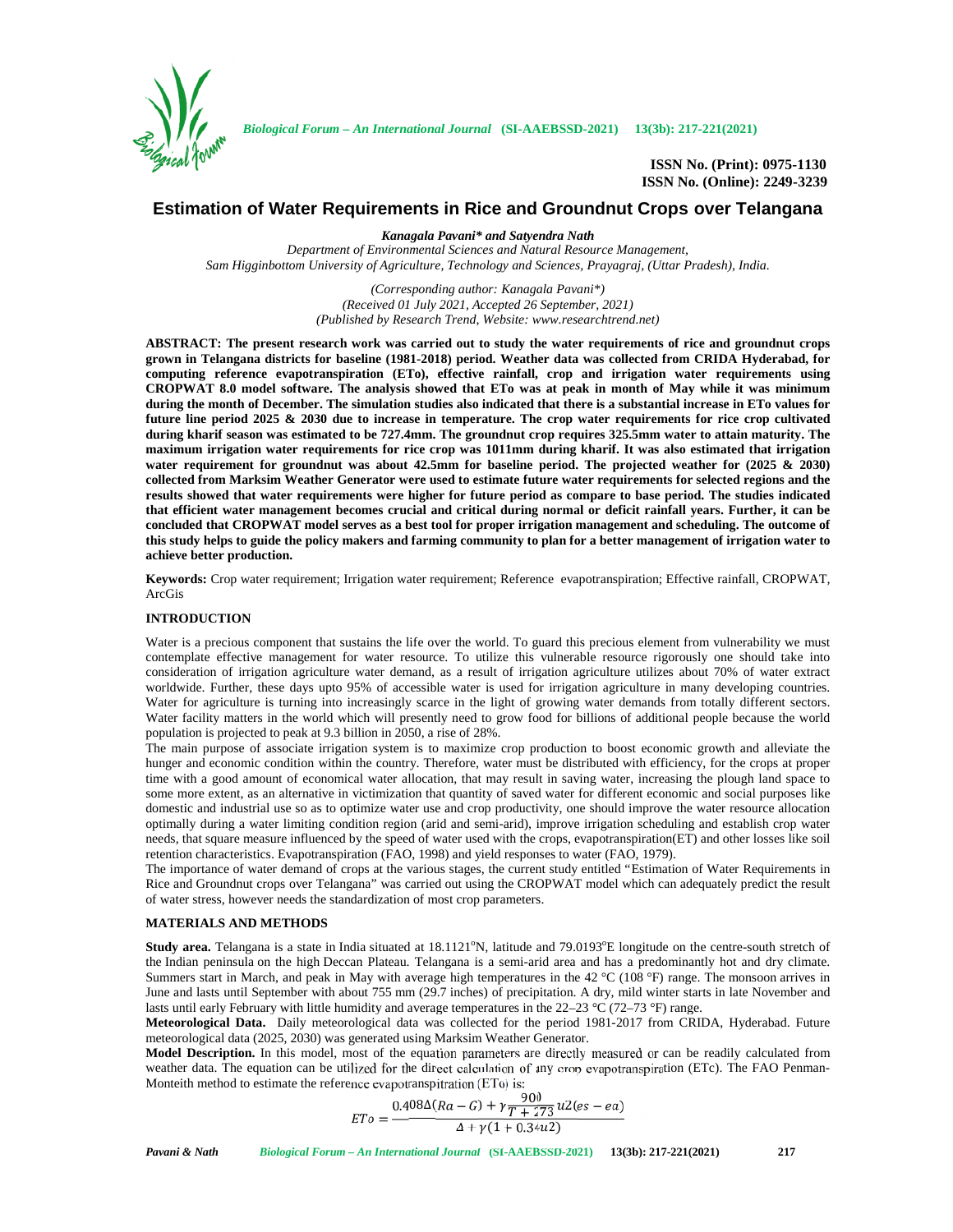Where,

ETo = Reference evapotranspiration (mm per day), Ra = Net radiation at the crop surface (MJ/m<sup>2</sup> per day), G = Soil heat flux density (MH/m² per day), T = Mean daily air temperature at 2m height ( $\degree$ c), u<sub>2</sub> = Wind speed at 2m height (m/s), e<sub>s</sub> = Saturation vapour pressure (kPa),  $e_a$  = Actual vapour pressure (kPa),  $e_s - e_a$  = Saturation vapour pressure deficit (kPa), = Psychometric constant, = Slope vapour pressure curve [kPa  $°C-1$ ].

**Effective rainfall (ER)**. This model is available with four Effective Rainfall methods, but the USDA Soil Conservation Service method is the default. To calculate the effective rainfall the USDA Soil Conservation Service method was used (Smith, 1991).

.  $= Ptot \times \frac{128 - 0.2 \times Ptot}{128}$ for  $P_{\text{tot}}$  < 250mm  $= 125 + 0.1 * Ptot$  for P<sub>tot</sub><250mm<br>for P<sub>tot</sub>>250mm Where,

Peff = Effective rainfall (mm) Ptot = Total rainfall (mm)

**Estimation of Crop Water Requirement (ETc) .** Crops require the water mainly to meet the evapotranspiration demand. The monthly climatic data (temperature, humidity, sunshine, wind) was used to work out the reference evapotranspiration. Reference evapotranspiration was worked out by using CROPWAT model. The monthly rainfall data was converted to effective rainfall by using CROPWAT. The potential crop evapotranspiration (PET) *i.e.,* crop water requirement was estimated using the formula, **ETc = ETo × Kc**

Where,  $ETc = Potential evaporation by the crop (mm/day),$ 

ETo= Reference crop evapotranspiration (mm/day);

 $K_C$  = Crop coefficient at a certain growth stage.

**Irrigation Water Requirement (IWR).** Irrigation requirement is the total quantity of water applied to the land surface in supplement to the water supplied through rainfall and soil profile to meet the water needs of crops for optimum growth. Based on the effective rainfall data in the study area, irrigation water requirements can be calculated from the difference between effective rainfall and the total water requirement.

IR= ETc – ER

## **RESULT AND DISCUSSION**

**Reference evapotranspiration .** The average daily ETo is maximum in the month of May followed by June and minimum were observed in the month of December. Fig. 1: Represents that ETo shows highest for the Adilabad and Nizamabad districts with 4.74 mm and reached lowest for Khammam with 4.44 mm for Telangana state. Results shows that ETo has low values in rainy season due to high rainfall with high relative humidity compared to dry season. Dry season consists of high temperature and low relative humidity; these conditions are suitable for high ETo. Similar findings were found at Bourima *et al.,* (2015); Adeniran *et al*., (2010).

However it is noted that ETo has increased for the future period. Due to the increasing in temperature the ETo was increased for the particular region and period. While maximum ETo for Telangana state showed 4.77 mm and 4.8 mm for Adilabad district and minimum ETo is observed as 4.47 mm and 4.49 mm for Rangareddy district for 2025 & 2030 respectively.



**Fig. 1.** Map of ETo over Telangana for period 1981-2018.

**Effective rainfall.** Fig. 2 shows maximum effective rainfall with 790.7 mm at Nizamabad district for 2025 and 742.1 mm for Khammam district. While minimum effective rainfall occurred 619.3mm and 623.2 mm at Rangareddy district respectively. Results revealed that effective rainfall showed a decreasing for the future period as compared to the base period, due to occurrence of more rainfall, percolation process thus to reduce the effective rainfall for a particular region and period.

The highest effective rainfall would be 807.6mm at Khammam district and lowest effective rainfall is 612.7 mm at Mahabubnagar district for base line period and maximum effective rainfall with 790.7 mm at Nizamabad district for 2025 and 742.1 mm for Khammam district. While minimum effective rainfall occurred 619.3mm and 623.2 mm at Rangareddy district respectively.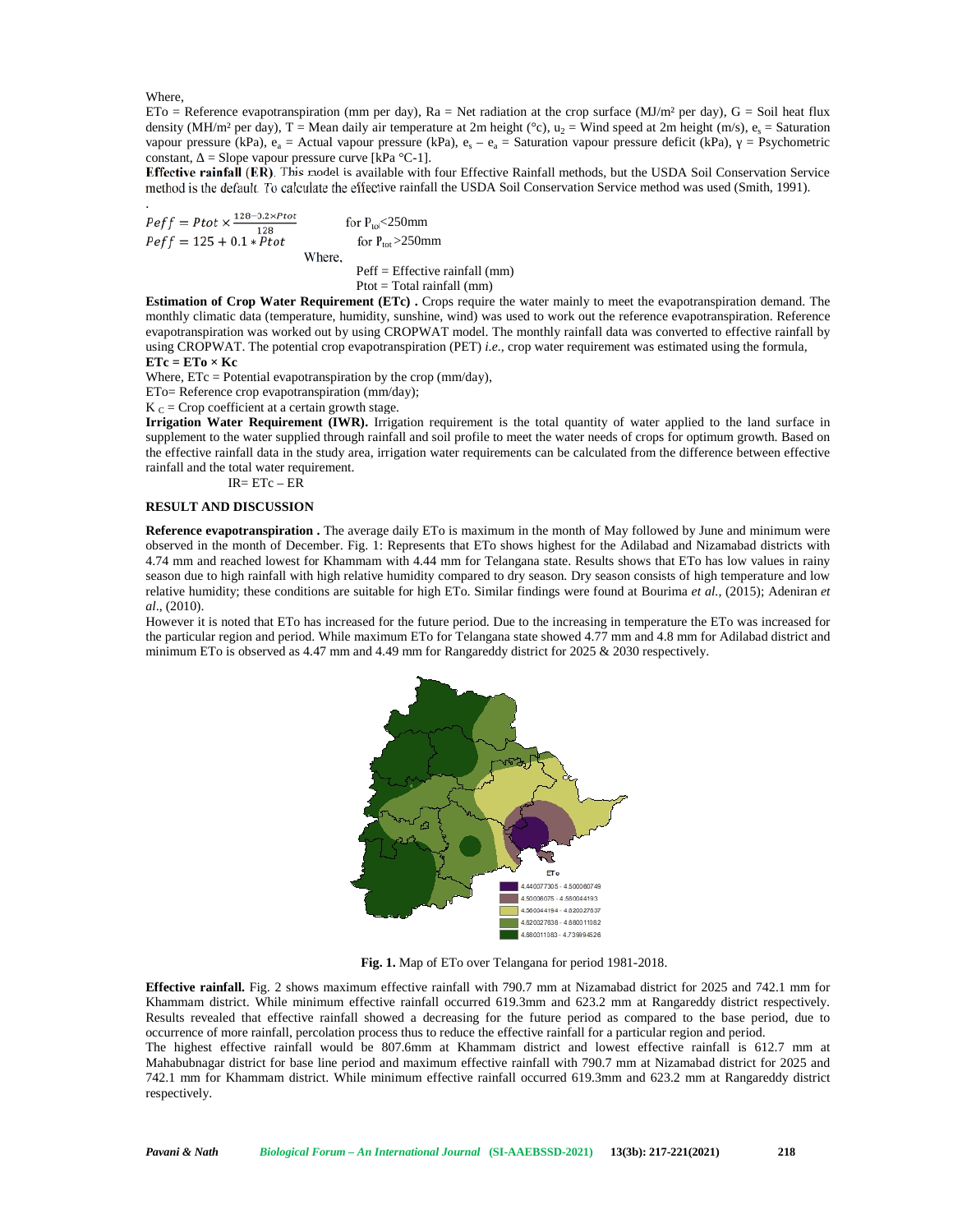

**Fig. 2.** Map of Effective rainfall over Telangana for period 1981-2018**.**

**Crop water requirement -** Rice is a major crop in requirement of water compared to all other crops. The highest crop water requirement was found at Mahabubnagar district (727.4 mm) and lowest ETc was found at Khammam with 678.8 mm over Telangana (Fig. 3).



**Fig. 3.** Map of ETc for rice over TS for baseline period.

The water requirement of rice crop would significantly increase in the districts of Nalgonda with 707.9mm for 2025 and 756.3mm at Mahabubnagar for 2030 periods. While minimum observed at 665.7mm & 665.8mm over Warangal respectively. Groundnut requires more maximum ETc (Fig. 4) in Mahabubnagar district with 325.5 mm and minimum observed at 298.9 mm over Khammam. Groundnut crop would significantly increase at the district of Mahabubnagar with 314.1mm for 2025 and with 324.8mm for 2030 period. While minimum observed at 289.4mm and 288.1mm over Warangal district for 2025 and 2030 respectively.



**Fig. 4.** Map of ETc for groundnut over TS for baseline period.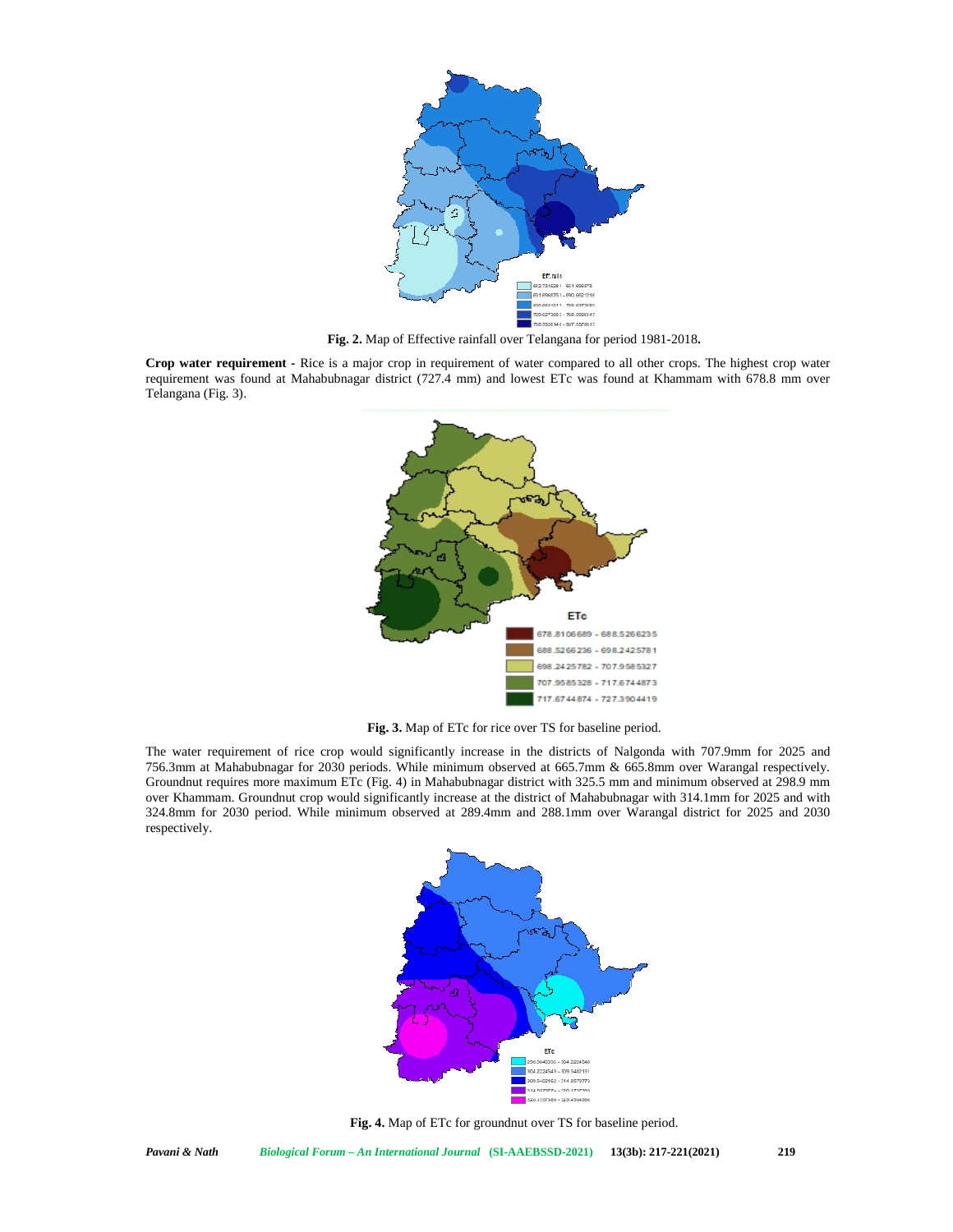**Irrigation water requirement -** The simulated results through cropwat model shows total irrigation water requirement requires the highest irrigation water requirement occurred at Mahabubnagar district with 1011mm and lowest irrigation water requirement occurred at Adilabad with 278.9mm for base line period (Fig. 5) illustrate the irrigation requirement of rice at the Telangana during crop season. While groundnut crop requires the highest irrigation water requirement occurred at Mahabubnagar district with 42.5mm and lowest irrigation water requirement occurred at Khammam and Warangal with 1.6mm for base line period.



**Fig. 5.** IWR for rice over TS for baseline period.

Total maximum irrigation water requirement for groundnut was estimated with 15.3mm at Nalgonda district for 2025 and 8.9mm at Hyderabad for 2030 respectively. While minimum would be 1.6mm at Warangal district for 2025 and 1.6mm for Medak district for 2030. The maximum irrigation requirement was higher during the maturity stage. Hence irrigation water requirement increased considerably due to less rainfall in future.



**Fig. 6.** IWR for groundnut over TS for baseline period.

The highest irrigation water requirement for rice would be occurred at Mahabubnagar district with 1011mm and lowest irrigation water requirement occurred at Adilabad with 278.9mm for base line period. Total maximum irrigation water requirement was estimated with 946.7mm and 942.2mm at Nalgonda district for 2025 & 2030 respectively. While minimum would be occurred 308.6mm and 305.6 mm for Nizamabad district for 2025 & 2030 respectively.

| <b>Districts</b> | <b>Base-Line Period</b> |            |                  |      | 2025        |            |                  |            | 2030        |            |                  |            |
|------------------|-------------------------|------------|------------------|------|-------------|------------|------------------|------------|-------------|------------|------------------|------------|
|                  | Rice                    |            | <b>Groundnut</b> |      | <b>Rice</b> |            | <b>Groundnut</b> |            | <b>Rice</b> |            | <b>Groundnut</b> |            |
|                  | ETc                     | <b>IWR</b> | <b>ETc</b>       | IWR  | ETc         | <b>IWR</b> | ETc              | <b>IWR</b> | ETc         | <b>IWR</b> | ETc              | <b>IWR</b> |
| Adilahad         | 278.9                   | 1143.2     | 306.9            | 2.3  | 688.5       | 835.6      | 291.7            | 1.8        | 694.2       | 838.3      | 294.4            | 1.9        |
| Hyderabad        | 441.6                   | 1043.4     | 317              | 31.0 | 680.7       | 905.2      | 300.6            | 10         | 682         | 901.7      | 300.2            | 8.9        |
| Karimnagar       | 292.6                   | 755.7      | 305.5            | 2.8  | 704.7       | 830.2      | 311.3            | 3.2        | 705.9       | 827.8      | 311.6            | 3.1        |
| Khammam          | 761.1                   | 421.2      | 298.9            | 1.6  | 702.4       | 828.4      | 310.6            | 3.1        | 703.7       | 826.2      | 310.9            | 2.9        |
| Mahbubnagar      | 1011                    | 565.4      | 325.5            | 42.5 | 701.1       | 871.2      | 314.1            | 4.5        | 756.3       | 922.5      | 324.8            | 8.2        |
| <b>Medak</b>     | 855.1                   | 372.5      | 310.3            | 10.0 | 673.4       | 810.9      | 293.9            | 1.7        | 672.6       | 806.7      | 294              | 1.6        |
| Nalgonda         | 973.1                   | 1066.8     | 319.3            | 24.4 | 707.9       | 946.7      | 312.5            | 15.3       | 708.2       | 942.2      | 314.4            | .87        |
| <b>Nizamabad</b> | 844.9                   | 598.3      | 309.9            | 10.1 | 679.9       | 308.6      | 293.2            | 1.7        | 678.5       | 305.6      | 292.3            | 1.7        |
| Rangareddy       | 900.2                   | 1075.9     | 316.2            | 19.5 | 670.6       | 885.1      | 296.8            | 3.6        | 671.8       | 881.6      | 297.4            | 3.4        |
| Warangal         | 807                     | 737.1      | 304.6            | .6   | 665.7       | 809.6      | 289.4            | 1.6        | 665.8       | 809.8      | 288.1            | 1.7        |

**Table 1: ETc & IWR of rice and groundnut for future period.**

*Pavani & Nath Biological Forum – An International Journal* **(SI-AAEBSSD-2021) 13(3b): 217-221(2021) 220**